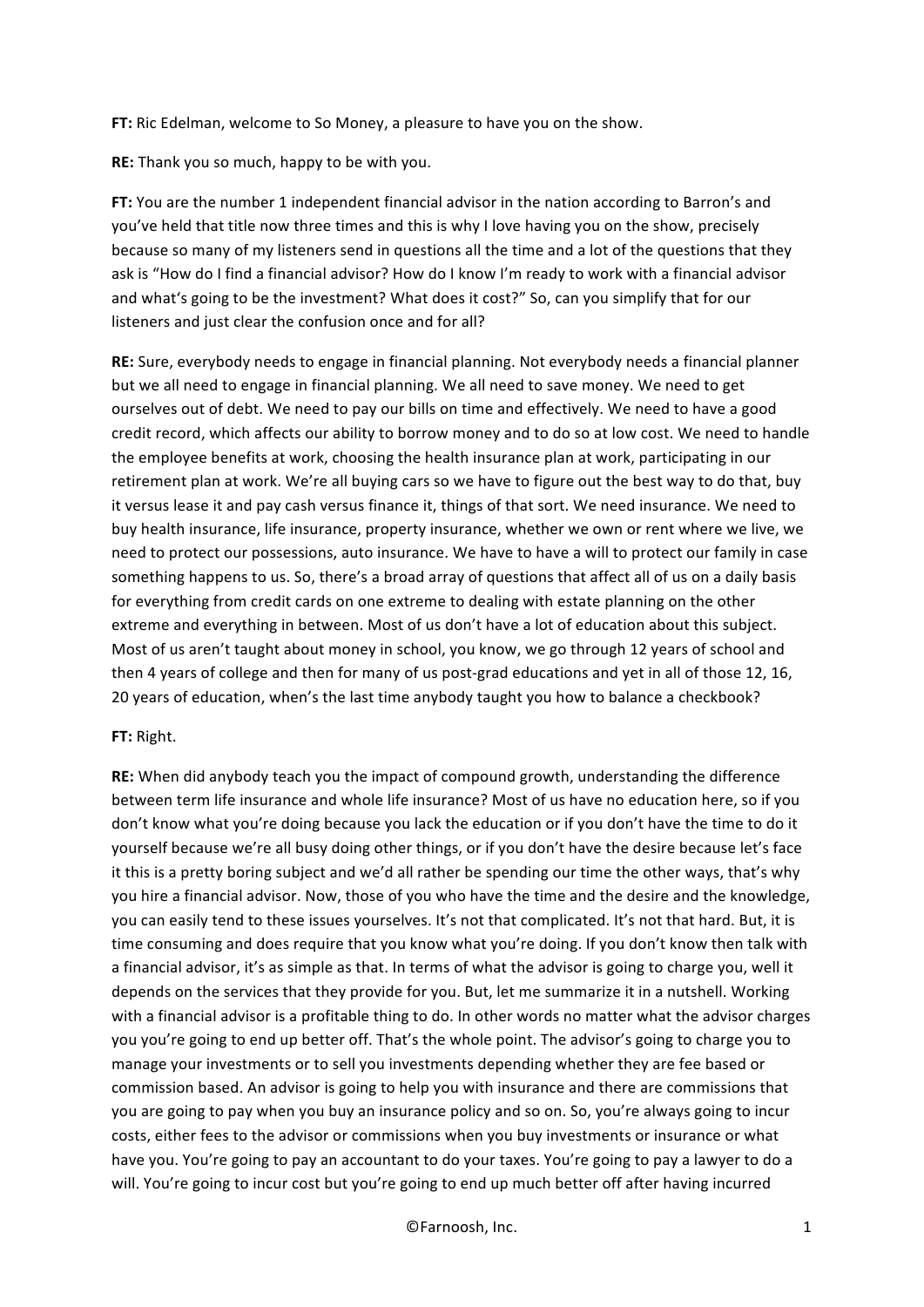those costs because your wealth will be higher. Your safety will be greater. Your life will be simpler. So, if it wasn't that way, nobody would ever pay financial advisors and the advisory field wouldn't even exist. How much you pay is going to depend on the services you need and that therefore becomes the most important question, Farnoosh, that you should ask an advisor, "Tell me what the services are that you provide your clients?" And, make sure that what they say fits with what you need. Some advisors emphasize investments, others insurance, some work with senior executives of Fortune500 companies, others work with widows, some work with newly married people, others work with divorcees, some work the LGT, the gay and lesbian community.

### **FT:** LGBT.

**RE:** Yeah, the lesbian community, gay communities and transgenders and bisexuals and some work only with people who have with what we call sudden money, lottery winners, for example, or people with inheritances. So, you want to find out 'is this advisor experienced in dealing with people like me' and 'do they deliver the kinds of services that I'm in need for'. If you're severely in credit card debt, you don't need an investment advisor, you need a debt councilor. On the other hand, if you've got a million bucks in savings that you just got because Aunt Aida passed away and name you as her heir, well, you need an advisor with that kind of experience and skills. So, it's really very simple, tell me the kind of services you provide and who you provide them for and let's see if that advisor describes you. If so, you've got a good match.

FT: Yes. And that is something that, so you say ask, you know, 'What are your services?' I would also add 'How do you get paid?'

**RE:** Absolutely right. It's the next follow on question and I'll even take it a step further. When you ask the advisor 'how do you get paid' you got to be careful because you might get a misleading answer. And, because if you say to an advisor, 'how do you get paid', the advisor may say "Oh, I charge one percent a year on the amount of money invested." Well, that's a little misleading because you may incur costs to purchase the investments in addition to the advisor's one percent a year. So, instead of saying 'how much do you get paid', ask it this way, "Tell me what the total costs will be all in if I were to hire you? How much is your fee and how much are the other fees I might pay? Are there fees to open accounts or close them? Are there fees to purchase the investments you're going to tell me to buy? Are those upfront fees, are they annual fees, are there surrender fees? Are there fees to open account or close an account? What are the annual taxes going to be like to own these investments?" So, be careful how you ask the question to make sure that you get a full comprehensive answer

**FT:** Bravo, yes. Hope everybody was taking notes and if not, the transcript for this very important question, Q&A, is at SoMoneypodcast.com. Well, Ric, I also wanted to have you here because I wanted to learn more about you personally, your journey, your financial habits, failures, successes, your So Money moment, but let's begin with a philosophy, a financial philosophy that you practice, that you uphold that helps keep your finances growing and in check.

**RE:** Well, my wife and II work very closely together in all aspects of our lives. We founded our firm together 27 years ago and Jane's attitude is that personal finance is more personal than finance. It really isn't money that is the driver of our interest in this field. It's the human condition. It's how do you help people achieve their goals and live lives that are free of financial stress because we know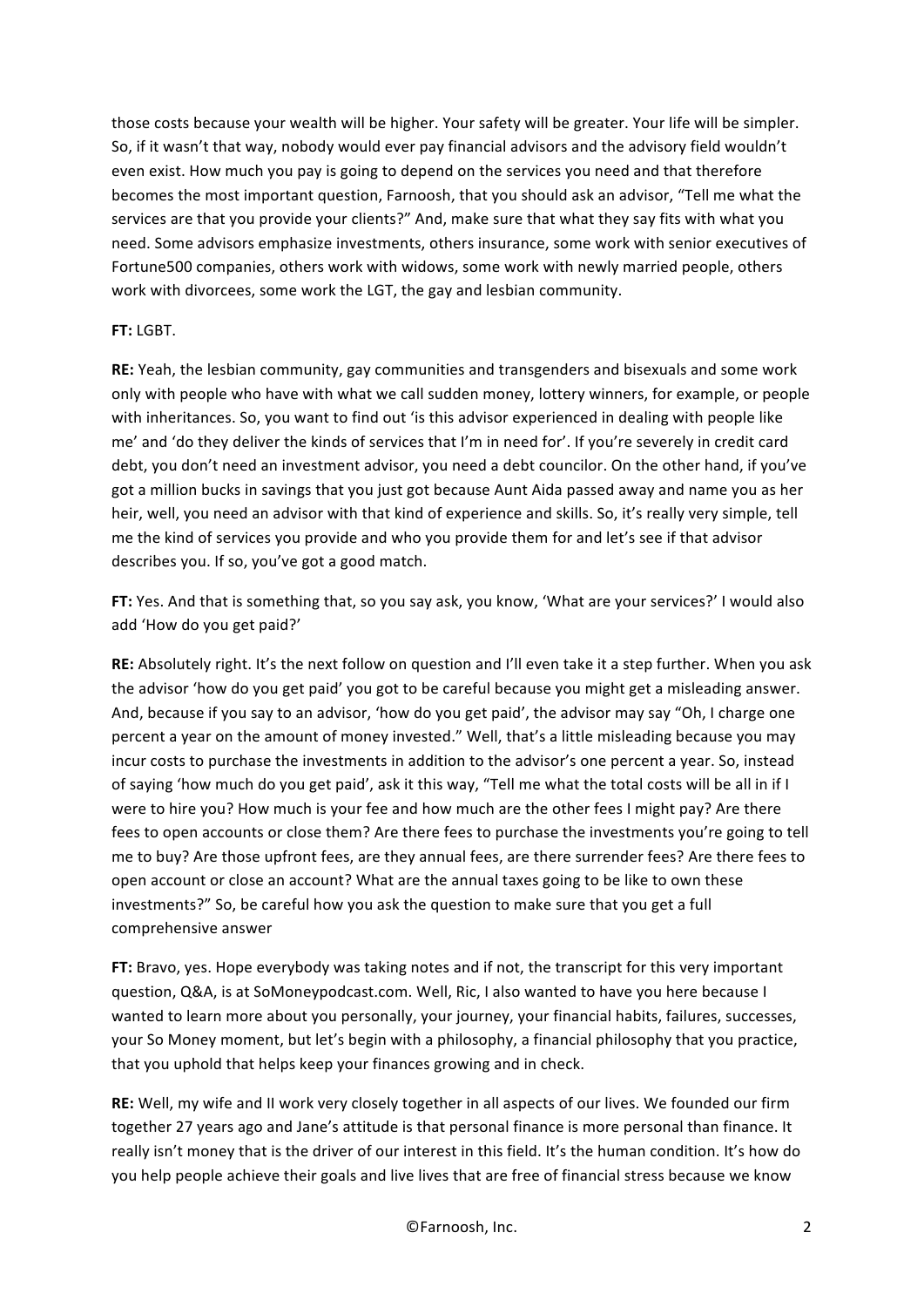that money is one of the leading causes of stress, certainly one of the leading causes of divorce. And so, we believe that it's not about beating the market. It's not about Wall Street. We really couldn't care about macroeconomic policy or the latest Fed meeting. What really matters is 'what are we trying to accomplish', 'what do we want to do with our lives', 'what do we want to be when we grow up' and 'how can we alter how we handle our money to help us achieve those goals to live the lifestyle that we want to foster and develop our own relationship with each other, as well as that of our families and our communities?' And so, for us, the philosophy of money is that money is only good if applied toward personal and individual and joint goals.

**FT:** And, how do you practice this in your own life.

**RE:** Well, Jane and I have had an attitude forever that neither one of us bends any money without the consent of the other. Beck when we were newly married in the 1980s, the dollar amount was \$25, neither one of us could spend more than 25 bucks without the permission of the other. Today it's 100 bucks. We've increased it with inflation. But, neither one of us will spend more than a hundred dollars without asking the permission of the other and this serves two purposes, one, it allows us to be inclusionary we're both aware of what the other is doing. We're respectful of the other's interest and desires. It's not that Jane is going to say 'No' if I want to buy something. It's that she helps to understand what my motivations are? Why am I interested in that expense? How is it making me happy? How is it serving our goals and one of the key questions since I know that I'm going to talk with Jane before I spend any money, I know one key question she's going to ask me, the same question I'm going to ask her 'How does this expense fit in to our financial plan?' Very often people can't but the car they want or the house they want or take the grand vacation they want or send their child to the college they want because they haven't saved for those huge expenses because they're busy spending all of their money on stupid little things like cups of coffee, cigarettes and sodas and candy bars during the day and they think that it doesn't make difference, those dollars and quarters and nickels that people spend. But, in fact it's the small spending that has a huge impact on whether we can achieve our big goals. So, before spending 50 bucks on this whatever over here that I'll quickly forget all about, we can ask ourselves, "Would that 50 bucks be better spent toward our true financial planning goals. And so, by making sure that we are treating our money as ours as opposed to hers versus mine, we're working together toward common goals, we're showing mutual respect for each other with money and it helps to reinforce our relationship.

**FT:** Take us down memory lane, Ric. You don't just become the country's number 1 financial advisor overnight and I'm curious to know how you had your first financial epiphany or first financial memory that necessarily shape the way that you approach and think about money today.

**RE:** Well, I was very fortunate. I grew up in an upper middle class family. My parents were entrepreneurs. Dad owned his own business and mom was heavily involved in operating that business with him. They worked 7 days a week, 52 weeks a year. We never took family vacations. Their busiest times of the week were weekends so Dad was always gone from Friday night through Sunday night. And so, I was able to grow up in a materially at least, a nice household, wonderful middle class family and neighborhood and money wasn't an issue. If I, you know, I had nice allowance without having to work for it. Dad was, other than working with him in his business, he was adamant that he didn't want his children to have to work summer jobs because he had to as a kid and he was determined not to have us to do the same. And so, I learned about money from more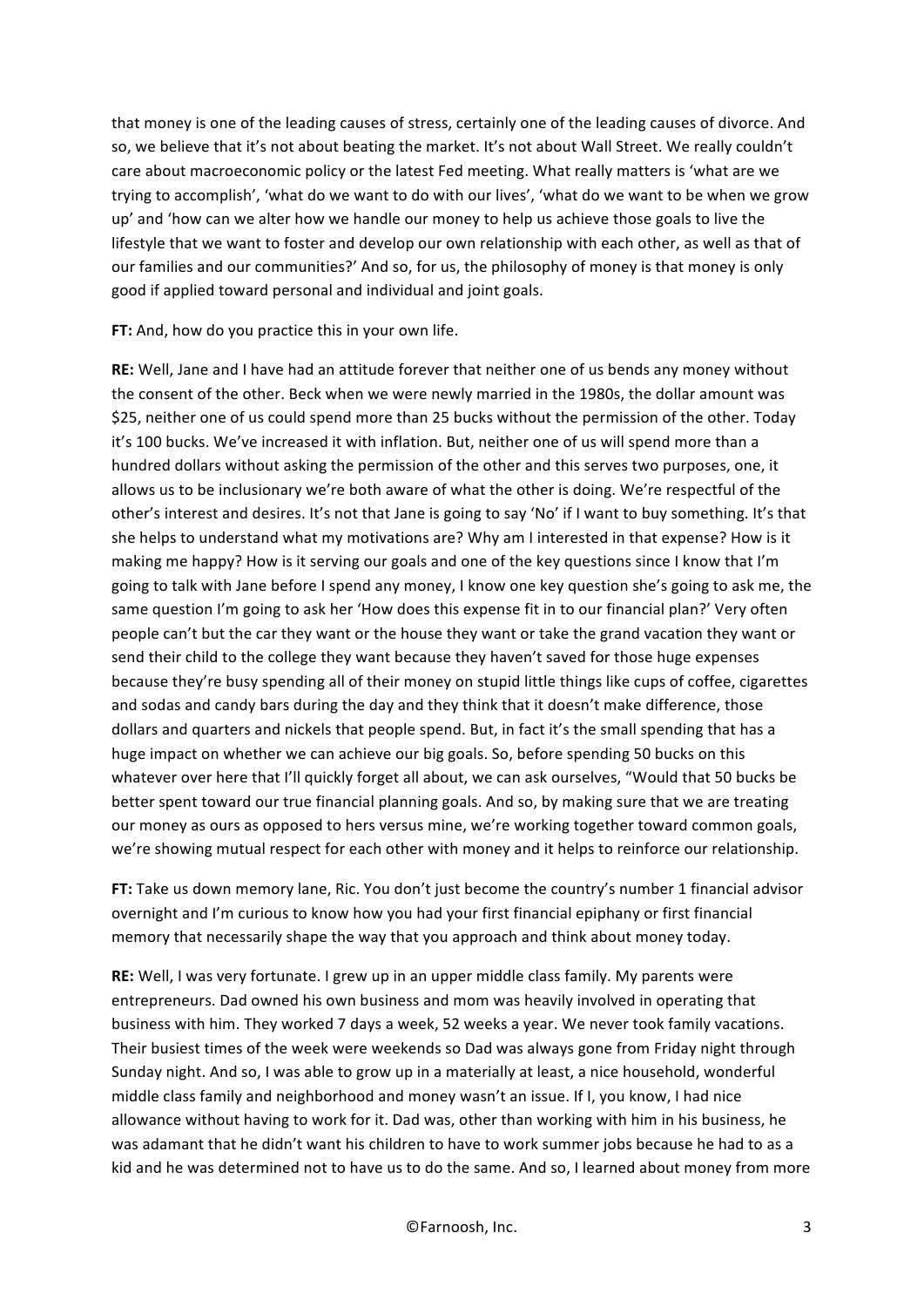of a personal responsibility perspective by observing my Dad and my Mom at how hard they worked and how careful they were with the financial decisions and they involved me in it. I remember helping my Dad prepare his tax returns. I remember looking at working with my Dad and watching how he made business decisions and the economic implications of that. And so, it taught me that money is a tool. Money is a necessary part of life and even though I didn't have to go mow lawns to raise some money for my own spending, I was very early taught on the importance of money, its relevance and how necessary it is to focus long term and not squander the dollars in your pocket on frivolous spending.

FT: Sure. When you did receive an allowance as a kid, what was the first thing you wanted to spend it on?

**RE:** Oh, I think it was just like all other kids' spending. I was a, you know, loved music and so I was always in a record store and I could never get enough of it. The opportunity to go to concerts when I was a teenager was absolutely huge for me and I think like all kids immediate gratification is always very tempting.

**FT:** Certainly. Well, and sometimes immediate gratification can get us into trouble which transitions us well now into the financial failure question of the show. Ric, if you wouldn't mind, share with us a financial failure in your life, what happened and what did you learn.

**RE:** Well, the dumbest thing I ever did was right after where I left my first job out of college. I was not entrained in the financial field, my degree is in journalism and I was writing and serving in a trade association as Director of Communications and it was a non-profit organization and so they had a 403B plan. That was their retirement plan and I was putting away 5% of my pay into that retirement plan and when I'd left that job after about two, two and a half years, they said to me, 'What do you want us to do with the money in this plan?" And, I said, "Well, how much is it?" and I'd only been there a couple of years and this is back in the early 1980s so my salary wasn't high in the first place and they said, "well, you've amassed about 800 bucks. What do you want us to do with the money?" And, I said, "You mean I got \$800 sitting in this account and you're letting me have it if I want it?" They said, "Yeah." I said, "Great. Cut me a check." And, I immediately spent it I have no idea on what. Today, of course, I realized that had I taken that \$800 and continued to save it and leave it alone, now 40 years later how much money would that be worth? Thanks to both compound growth and the biggest stock market gains in human history. Boy, what a foolish thing that was? And, it was because at that time, I had no understanding or comprehension of money, didn't understand compound growth or tax deferral or the need for delayed gratification and so I squandered away what was at that time my life savings.

FT: What do you think then is the biggest mistake that so many of us make with our money today, besides perhaps overspending on frivolous little things and neglecting to plan for the future? When your clients come to you, what's usually the first thing you repair?

**RE:** We, well, for our clients, what we generally fix is how their money is invested. Most people have a very poor asset allocation. Most of them don't even know what that is. How much of your money is in stocks versus bonds versus government securities versus gold, foreign securities of bank accounts and CDs? How have you taken all of your money and split it among all the different asset classes? Most people do a really bad job of that. They end up either taking too much risk or they're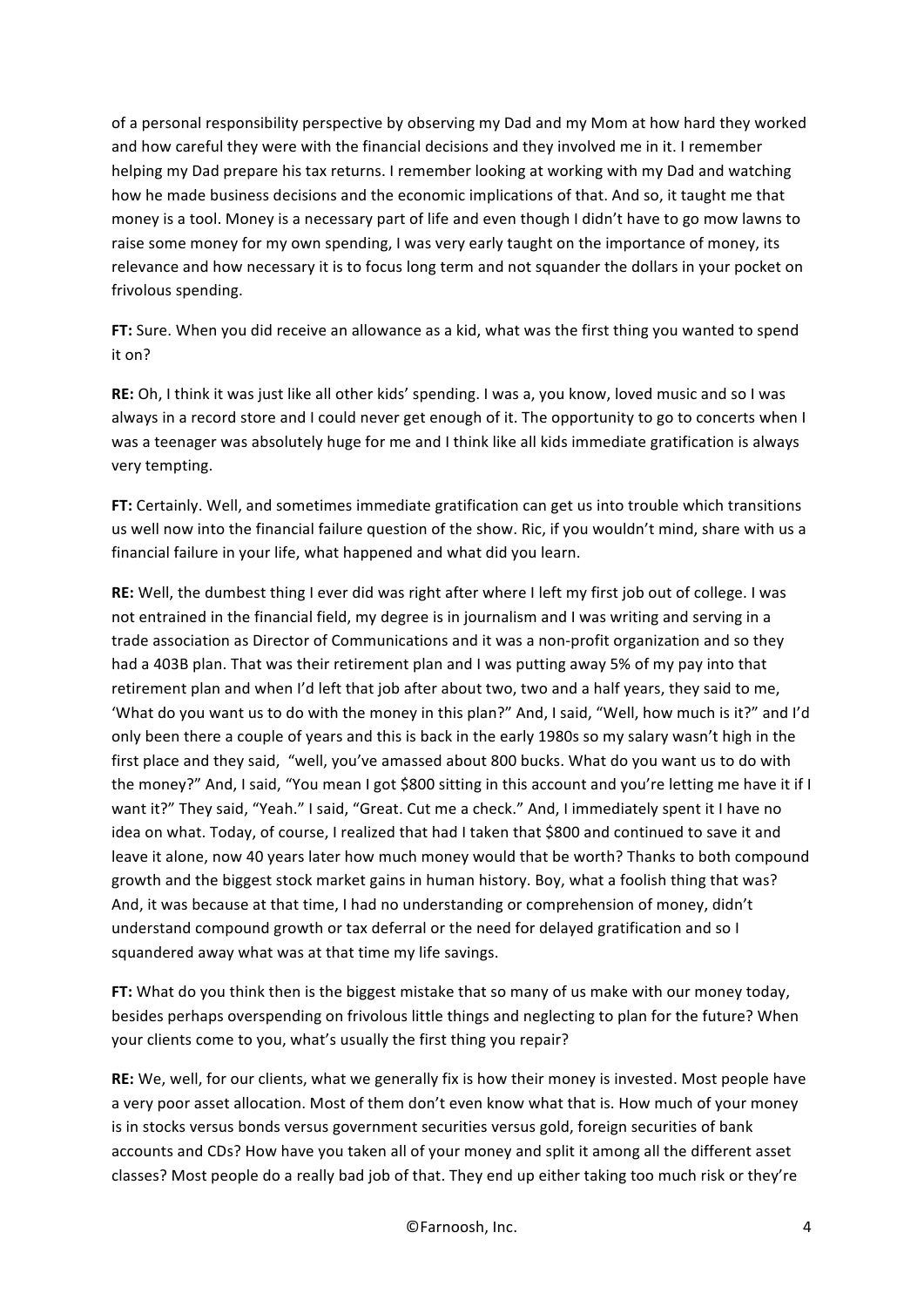earning too low in return. Either way, they're not doing themselves a lot of good toward achieving their financial goals. So, the number one thing we repair for our own clients is the need to make sure their money is properly invested. For most Americans, I think it's more fundamental than that because let's face it most Americans don't have any money to invest in the first place. They're living paycheck to paycheck. They're squandering the income that they've got and the number one reason I find that they're doing that is because they don't realize the importance of saving money right now. Most people don't understand the concept of compound growth. A lot of people say, "Oh, I got a lot of expenses right now. I've got a lot of issues. I'll save later once I get past these costs and later on my income will be higher too because I'll be making more money. I'll have promotions or career success and I'll make money later. So, I'm going to get out of grad school and worry about saving after I graduate." Or, "I'm about ready to buy a new house. I'll worry about saving later." Or, "I'm having a young child. I'll wait until the kid grows up. I'll save later." And, people squander the number one most precious resource, time. By failing to understand that saving at age 20 just a few bucks is a far more value than saving thousands in your 50s. People squander the most valuable resource, in fact when people come to my seminars, the most common thing people say to me at the end is, "I wish I'd started saving 20 years ago."

## **FT:** Yeah.

**RE:** Everybody says that. And, even though everybody says that, my response is, "Well, have you told that to your kids?" Because your kids are 20 years ago. So, you blew it but you have a chance to make sure that they don't blow it and too often, parents, don't share their experiences with their children and as a result the children grow up as financially illiterate as the parents.

FT: Right. There's that famous saying 'time is wasted on the youth'.

### **RE:** Yes.

**FT:** But, I, and I speak to millennials all the time. I often go to college campuses and give talks and I think what you said is so poignant and I'm actually going to lead with that from now on is to, you know, scratch talking about IRAs and 401Ks to 20 year olds, talk about time and time plus compound interest, boom. That's your solution.

**RE:** Yeah, I'll give you the one number that matters to a 20 year old. If a 20 year old wants to amass a million dollars by age 65, all they got to do is save \$3 a day.

# **FT:** Oh my gosh.

**RE:** That's all it takes, \$3. That's less than a cup of coffee, a pack of cigarettes, a six pack of beer. Anybody can come up with 3 bucks a day but if you wait until your 50 to try that, now you need over a thousand dollars a day.

### **FT:** Oh my gosh.

**RE:** And, that's the problem with American savings rates.

**FT:** Let's transition to happier thoughts. Although, \$3 a day sounds pretty easy and doable to me but let's talk about Ric Edelman's So Money moment. A time in your life, Ric, where you feel like you really had a financial win and share the lesson with us.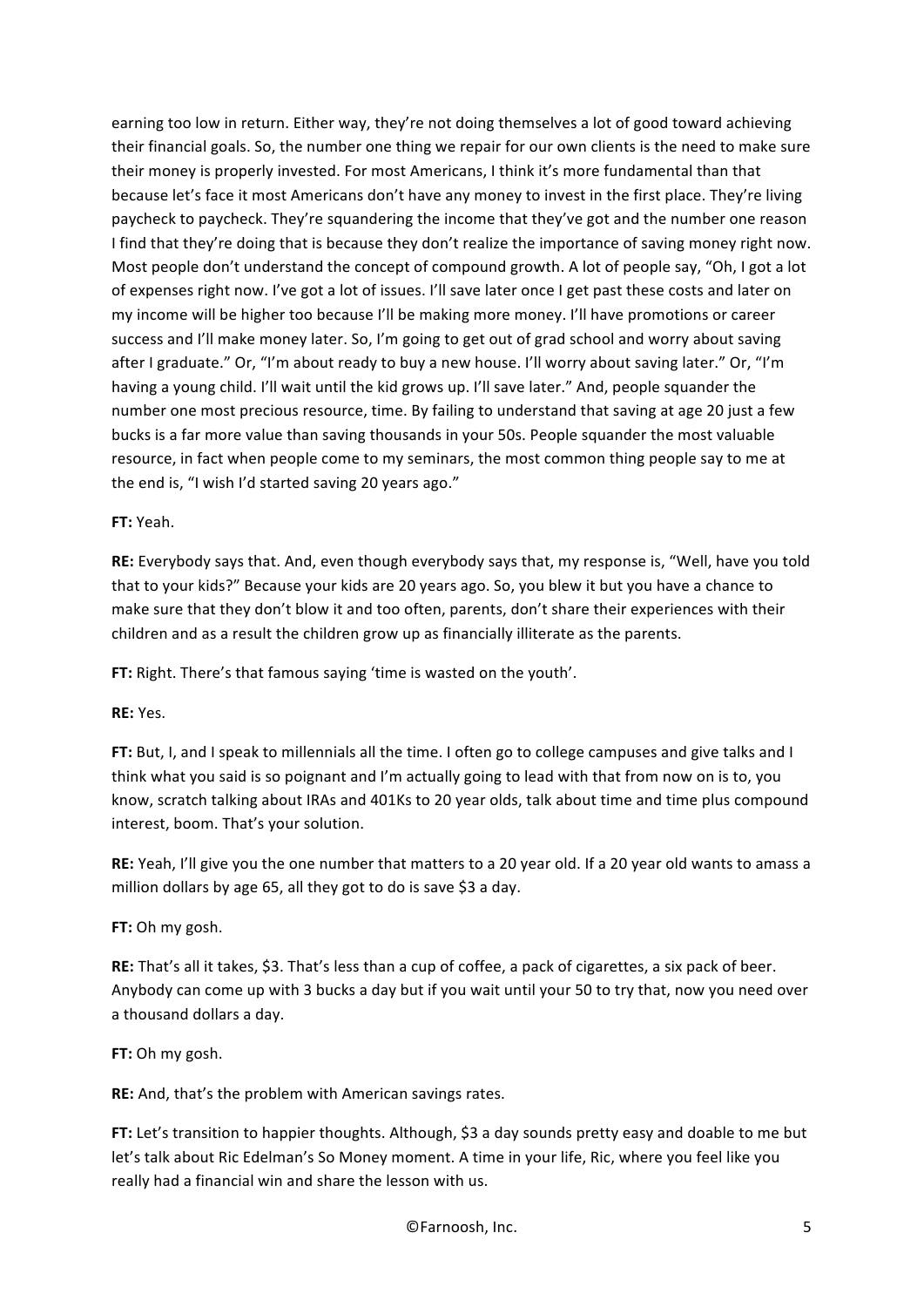**RE:** Well, my wife and I, when we started our financial planning practice back in the 80s. We gave up everything in order to do this. We lived in a one bedroom apartment. We didn't own a television. We worked in the business 24/7. This was the work ethic that my parents had taught me in starting their own business and every dollar we earned, we plowed back into the business. And, I remember saying to my wife one day, "One day we're going to have a profit of \$5,000. I don't know when. I don't know how long it's going to take but that's our goal is to one day have at the end of the month, after we've paid all our bills, we've paid the rent in the office and paid salaries and paid all the bills, we're going to have 5 grand left over in the checking account. When that day comes, we're going to the mall and we're not leaving the mall until we spend the money." And, that day finally came, it took years, frankly, and the day finally came. We were so excited, astonished frankly that there was money left over in our checking account after paying our bills and dutifully we honored our promise to ourselves. We went to the mall and we bought an ice cream cone. When it finally came down to it, we couldn't bring ourselves to spend the money. It had taken us so long to earn it. It had been such a challenge to produce it that we could not bring ourselves to squander it on frivolous spending of clothing or toys or electronics that we had been doing just fine without and we knew we would continue to do just fine without that. And so, we've managed to buy ourselves a couple of ice cream cones. We went home and that money went into savings and we began to realize that the ability to spend was just as good as the spending itself.

**FT:** Yes. Oh my gosh, you know, I had that epiphany myself. You know, in your 20s, you're poor and you're eating tuna fish out of a can and you feel like the world is against you and all I could do was obsess about the purse I wanted, the house I wanted to buy someday. I always was looking at what I didn't have and what I would spend my money on if I had money and I would just obsess about it. And then, finally, I started to make good money, I started to have my financial bases covered and I took on a more sensible approach to life and realized, actually, what I really wanted and what I really wanted, by the way, was nothing what I wanted when I was "poor", you know.

### **RE:** Yeah.

**FT:** I wanted more stable things, secure things like a college savings account for my son. I wanted to raise a down payment for a home one day and as opposed to buying, you know, sort of this superficial artificial things that we think will make us happy but really don't and I think it's interesting that mind shift happened once I started to make "enough money" where I felt like I could get my financial bases covered.

**RE:** Yeah, it's a shame that most people don't understand that point.

**FT:** Yeah. Well, let's talk habits, Ric. I'm curious to learn what habits, just one that you practice on a consistent basis, maybe it's not daily but it is conscious and consistent and the best part is it helps to keep your finances and your money growing.

**RE:** This one actually was taught to me by my big brother Brad. He taught me this when I was a kid. He was 8 years, still is, 8 years older than me and so he was a solid teenager when I was only 8 years old or so and he gave me a Planters peanut can, an old beat up can and he gave me some money, some coins and he said, "Collect your change and put it into this peanut can and when the can fills up, roll it up and I'll take you to the bank and I'll help you open a bank account." And, to this day I still have that very same Planters peanut can now fifty years later and I still do the very same thing.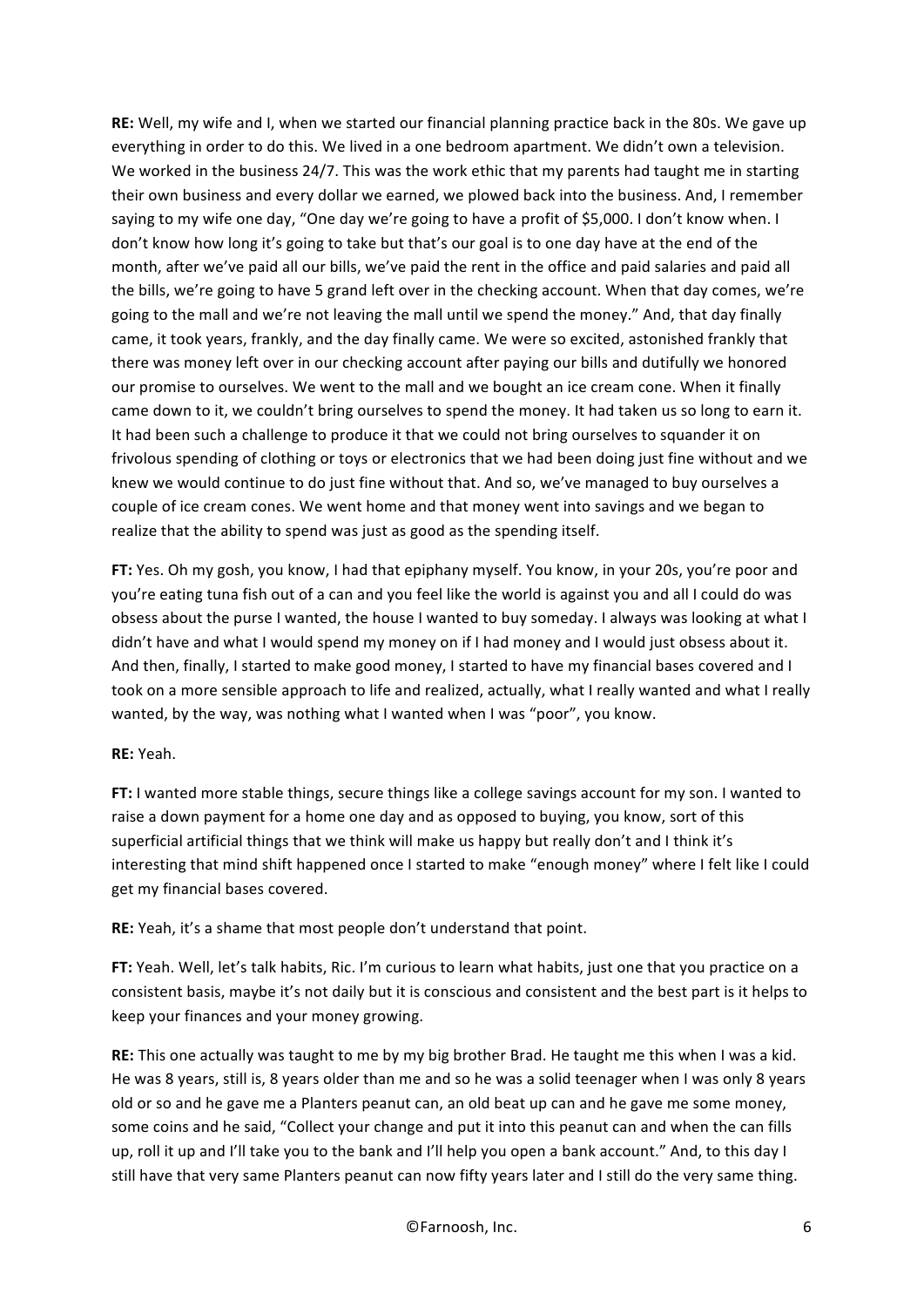One of the things I learned on how to save money when people so many people say to me that they'd love to save but they can't afford to, here's the simple trick, collect your coins. Never spend coins. Only spend paper currency. Now, I know these days, most of us are using credit cards and debit cards but I would argue not to do that. I would argue that you should carry cash and when you go into Starbucks or you go to get a soda at lunch or what have you, don't use your credit or debit card, use a dollar bill and hand them the dollar bill or the five dollar bill and when you collect the change don't spend coins. If that thing is a dollar, a dollar one, don't give the cashier a dollar and a penny, give the cashier two dollars to get the ninety nine cents in change. Take the change every day out of your wallet or purse or pocket, throw it into a Planters peanut can, you use whatever piggy bank you like of course and if you'll do that at the end of the month you'll come up with 20 to \$30 in savings, literally without trying.

**FT:** Oh, easy, I do this myself. My husband makes fun of me but it's one of my, you know, my sort of childish pleasures is going to TD Bank with my mason jar of quarters and dimes and nickels and pennies and like a kid, literally, I like I'm behind children in line.

**RE:** It's great. It feels empowering doesn't it?

**FT:** I know. We're going to do it on my birthday. It's like this is what I want to do. I want to go and like get my 300, I really think there's going to be about \$200 in this jar and that's going to, you know, help us get whatever I want that day which is nice.

**RE:** So, if you feel that you can't save money, just collect your coins. It's very, very effective. If you get the spouse and children involved you'll come up with a hundred bucks a month or more and now when you get the children involved have them roll the money. Don't take it to the bank and let them roll it. Let the kids as an engagement and they'll begin to understand the nature of money. Questions will naturally emerge when they're dealing with this and then you show them how to throw the money into a savings account, later into a mutual fund account and you begin to develop smart money saving habits.

**FT:** I love that. Okay, Ric, we're almost through but before we go we have some So Money Fill in the Blanks that I'd love to get your on the spot answers to. If I won the lottery tomorrow, let's say a hundred million dollars, the first thing I would do is  $\qquad \qquad$ .

**RE:** Give it away.

**FT:** All of it?

**RE:** Yes.

**FT:** Alright. Nice tax deduction there too, might I add. The one thing that I spend on that makes my life easier or better is

**RE:** When I travel, I have a chauffeur driver take me from place to place without having to hunt for cabs and deal with all that. It just is a guilty pleasure.

**FT:** Yes and you can be accessible, you're not driving, you're hands free.

**RE:** Yes. I'm much more productive in the car.